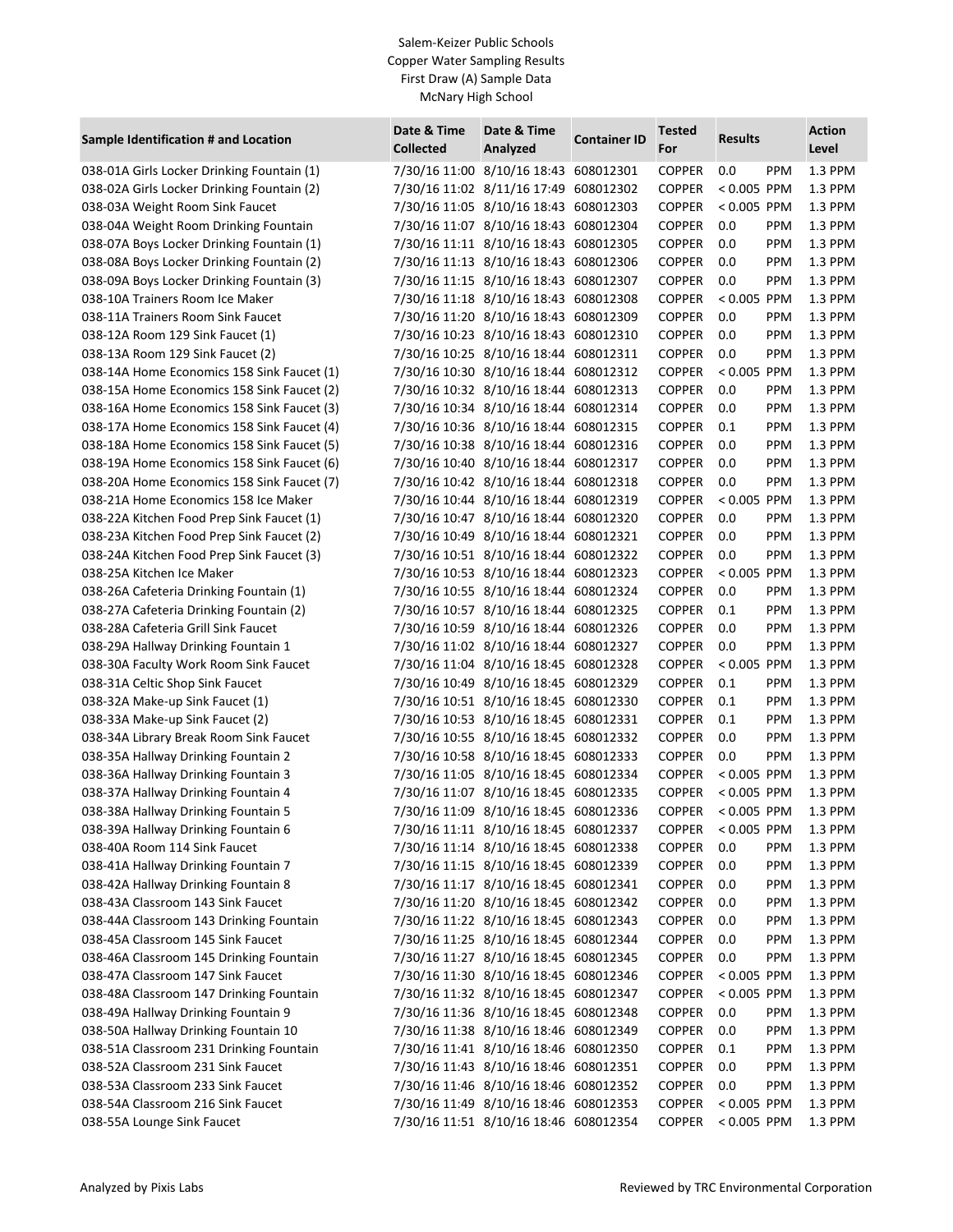| Sample Identification # and Location                | Date & Time<br><b>Collected</b> | Date & Time<br>Analyzed               | <b>Container ID</b> | <b>Tested</b><br>For | <b>Results</b> |            | <b>Action</b><br>Level |
|-----------------------------------------------------|---------------------------------|---------------------------------------|---------------------|----------------------|----------------|------------|------------------------|
| 038-57A Classroom 210 Sink Faucet                   | 7/30/16 11:55                   | 8/10/16 18:46 608012355               |                     | <b>COPPER</b>        | 0.0            | <b>PPM</b> | 1.3 PPM                |
| 038-58A Hallway Drinking Fountain 9A                |                                 | 7/30/16 11:57 8/10/16 18:46 608012356 |                     | <b>COPPER</b>        | $< 0.005$ PPM  |            | 1.3 PPM                |
| 038-59A Hallway Drinking Fountain 10A               |                                 | 7/30/16 11:58 8/10/16 18:46 608012357 |                     | <b>COPPER</b>        | 0.0            | <b>PPM</b> | 1.3 PPM                |
| 038-60A Hallway Drinking Fountain 11                |                                 | 7/30/16 12:01 8/10/16 18:46 608012358 |                     | <b>COPPER</b>        | 0.0            | <b>PPM</b> | 1.3 PPM                |
| 038-61A Hallway Drinking Fountain 12                |                                 | 7/30/16 12:03 8/10/16 18:46 608012359 |                     | <b>COPPER</b>        | $< 0.005$ PPM  |            | 1.3 PPM                |
| 038-62A Room 254 Sink Faucet                        |                                 | 7/30/16 12:06 8/10/16 18:46 608012360 |                     | <b>COPPER</b>        | 0.0            | <b>PPM</b> | 1.3 PPM                |
| 038-63A Hallway Drinking Fountain 13                |                                 | 7/30/16 12:09 8/10/16 18:46 608012361 |                     | <b>COPPER</b>        | 0.0            | <b>PPM</b> | 1.3 PPM                |
| 038-64A Hallway Drinking Fountain 14                |                                 | 7/30/16 12:11 8/10/16 18:46 608012362 |                     | <b>COPPER</b>        | $< 0.005$ PPM  |            | 1.3 PPM                |
| 038-65A Upper Gymnasium Drinking Fountain (1)       |                                 | 7/30/16 12:14 8/10/16 18:46 608012363 |                     | <b>COPPER</b>        | 0.0            | <b>PPM</b> | 1.3 PPM                |
| 038-66A Upper Gymnasium Drinking Fountain (1)       |                                 | 7/30/16 12:16 8/10/16 18:46 608012364 |                     | <b>COPPER</b>        | 0.0            | <b>PPM</b> | 1.3 PPM                |
| 038-67A Hallway Drinking Fountain 15                |                                 | 7/30/16 12:20 8/10/16 18:46 608012365 |                     | <b>COPPER</b>        | $< 0.005$ PPM  |            | 1.3 PPM                |
| 038-68A Hallway Drinking Fountain 16                |                                 | 7/30/16 12:22 8/10/16 18:46 608012366 |                     | <b>COPPER</b>        | 0.0            | <b>PPM</b> | 1.3 PPM                |
| 038-69A Room 245 Sink Faucet                        |                                 | 7/30/16 12:25 8/10/16 18:46 608012367 |                     | <b>COPPER</b>        | 0.0            | <b>PPM</b> | 1.3 PPM                |
| 038-70A Hallway Drinking Fountain 15A               |                                 | 7/30/16 11:00 8/10/16 18:46 608012368 |                     | <b>COPPER</b>        | 0.0            | <b>PPM</b> | 1.3 PPM                |
| 038-71A Hallway Drinking Fountain 16A               |                                 | 7/30/16 11:02 8/10/16 18:47           | 608012369           | <b>COPPER</b>        | 0.0            | <b>PPM</b> | 1.3 PPM                |
| 038-72A Stadium Concessions Sink Faucet (1)         |                                 | 7/30/16 11:10 8/10/16 18:47 608012370 |                     | <b>COPPER</b>        | 0.0            | <b>PPM</b> | 1.3 PPM                |
| 038-73A Stadium Concessions Sink Faucet (2)         |                                 | 7/30/16 11:12 8/10/16 18:47 608012371 |                     | <b>COPPER</b>        | 0.0            | <b>PPM</b> | 1.3 PPM                |
| 038-74A Stadium Concessions Sink Faucet (3)         |                                 | 7/30/16 11:14 8/10/16 18:47 608012372 |                     | <b>COPPER</b>        | 0.0            | <b>PPM</b> | 1.3 PPM                |
| 038-75A Pedestal Drinking Fountain (Baseball Field) |                                 | 7/30/16 11:17 8/10/16 18:47           | 608012373           | <b>COPPER</b>        | 0.0            | <b>PPM</b> | 1.3 PPM                |

EPA Action Level for Copper in Schools is 1.3 PPM

SKPS Action Level for Copper is 1.3 PPM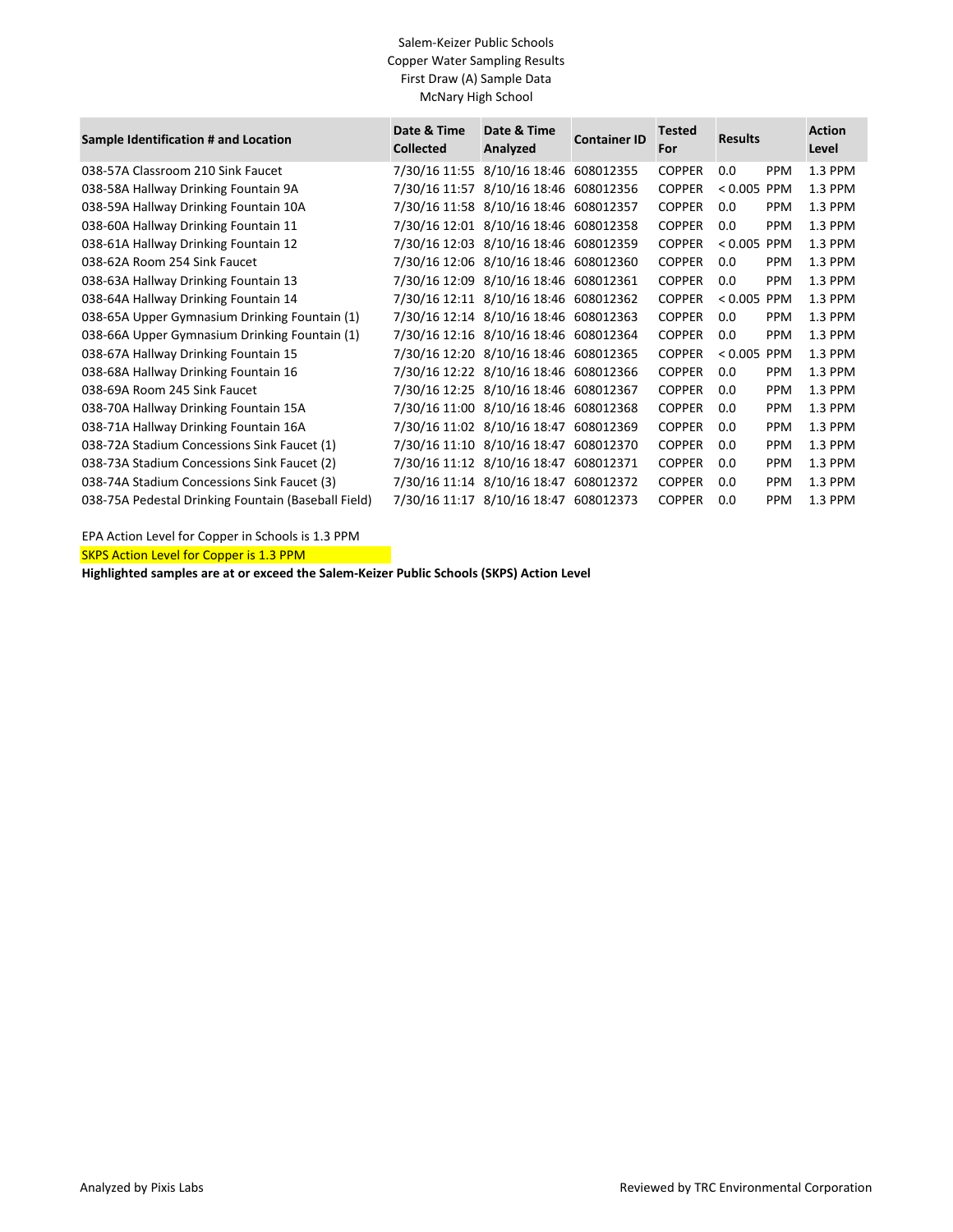| Sample Identification # and Location        | Date & Time<br><b>Collected</b> | Date & Time<br>Analyzed | <b>Container ID</b> | <b>Tested</b><br>For | <b>Results</b> |            | <b>Action</b><br>Level |
|---------------------------------------------|---------------------------------|-------------------------|---------------------|----------------------|----------------|------------|------------------------|
| 038-05A Gymnasium Drinking Fountain (North) | 9/14/2016 5:52                  | 9/15/2016               | 55838               | <b>COPPER</b>        | < 0.005        | PPM        | 1.3 PPM                |
| 038-06A Gymnasium Drinking Fountain (SW)    | 9/14/2016 5:55                  | 9/15/2016               | 55840               | <b>COPPER</b>        | 0.0            | <b>PPM</b> | 1.3 PPM                |

EPA Action Level for Copper in Schools is 1.3 PPM

SKPS Action Level for Copper is 1.3 PPM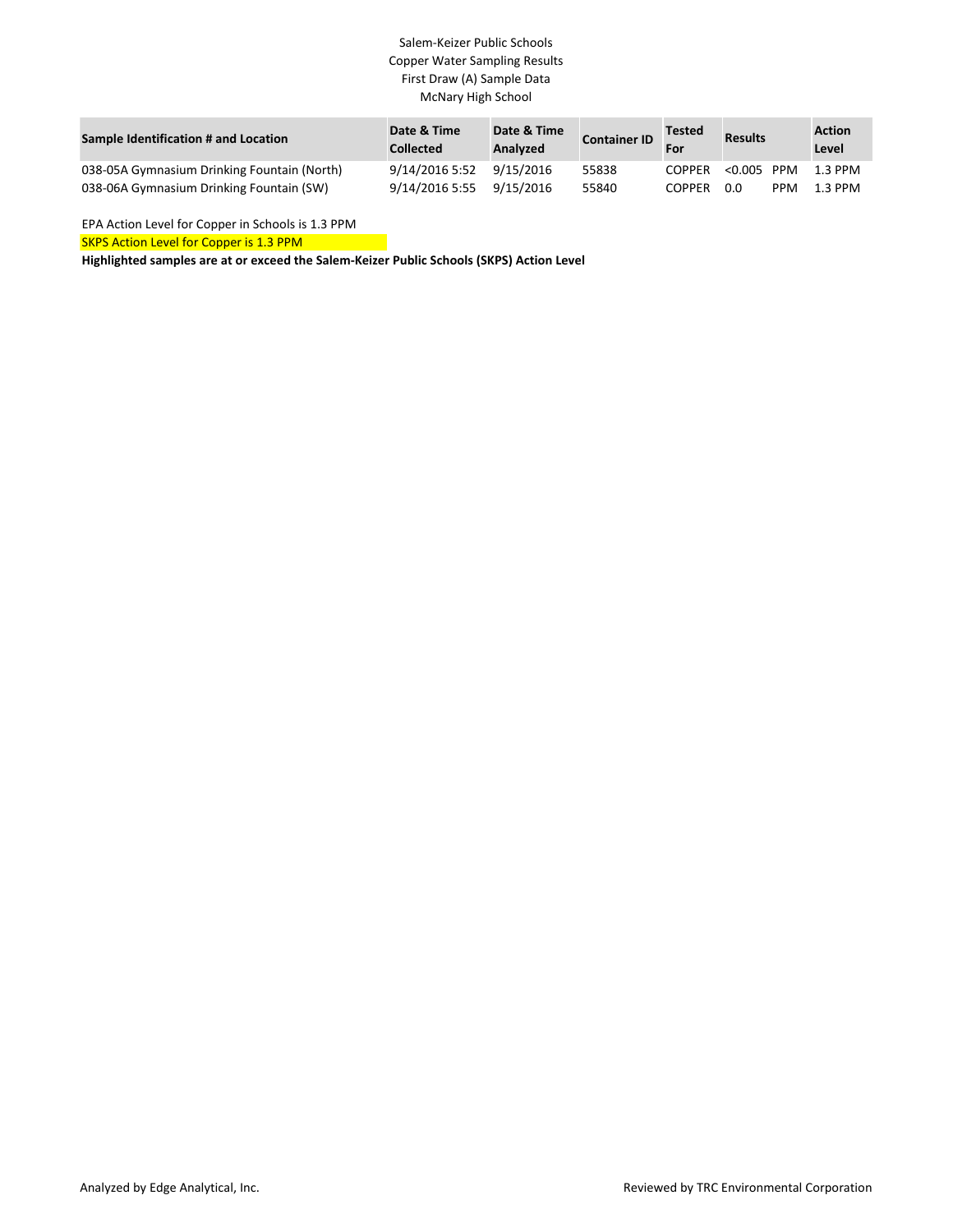| Sample Identification # and Location | Date & Time<br><b>Collected</b> | Date Analyzed | <b>Container</b> | Tested<br>For | <b>Results</b> |            | <b>Action</b><br>Level |
|--------------------------------------|---------------------------------|---------------|------------------|---------------|----------------|------------|------------------------|
| 038-53C Classroom 233 Sink Faucet    | 10/21/2016 5:42 10/25/2016      |               | 64845            | <b>COPPER</b> | 0.0            | <b>PPM</b> | 1.3 PPM                |

EPA Action Level for Copper in Schools is 1.3 PPM

**SKPS Action Level for Copper is 1.3 PPM**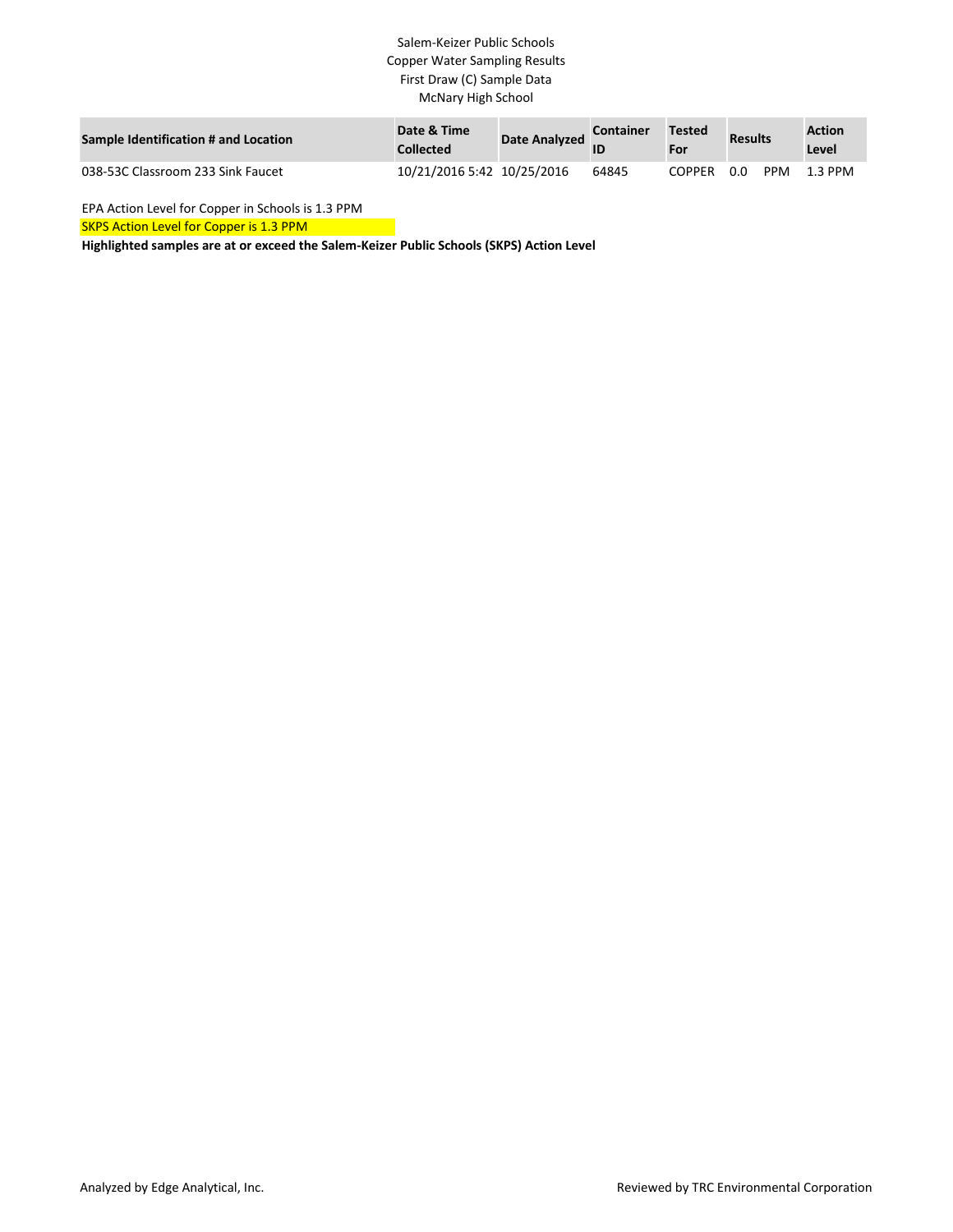| Sample Identification # and Location         | Date & Time<br><b>Collected</b> | Date Analyzed Container ID |       | <b>Tested</b><br>For | <b>Results</b> |            | <b>Action</b><br>Level |
|----------------------------------------------|---------------------------------|----------------------------|-------|----------------------|----------------|------------|------------------------|
| 038-76A Room 265 Sink Faucet #1 (on the end) | 10/28/16 5:23                   | 11/1/2016                  | 65969 | <b>COPPER</b>        | 0.0            | <b>PPM</b> | 1.3 PPM                |
| 038-77A Room 265 Sink Faucet #2 (clockwise)  | 10/28/16 5:24 11/1/2016         |                            | 65970 | <b>COPPER</b>        | 0.0            | <b>PPM</b> | 1.3 PPM                |
| 038-78A Room 265 Sink Faucet #3 (clockwise)  | 10/28/16 5:24 11/1/2016         |                            | 65971 | <b>COPPER</b>        | 0.0            | <b>PPM</b> | 1.3 PPM                |
| 038-79A Room 265 Sink Faucet #4 (clockwise)  | 10/28/16 5:24 11/1/2016         |                            | 65972 | <b>COPPER</b>        | 0.0            | <b>PPM</b> | 1.3 PPM                |
| 038-80A Room 265 Sink Faucet #5 (clockwise)  | 10/28/16 5:25 11/1/2016         |                            | 65973 | <b>COPPER</b>        | 0.0            | <b>PPM</b> | 1.3 PPM                |
| 038-81A Room 265 Sink Faucet #6 (clockwise)  | 10/28/16 5:25 11/1/2016         |                            | 65974 | <b>COPPER</b>        | 0.0            | <b>PPM</b> | 1.3 PPM                |
| 038-82A Room 265 Sink Faucet #7 (clockwise)  | 10/28/16 5:25 11/1/2016         |                            | 65975 | <b>COPPER</b>        | 0.0            | <b>PPM</b> | 1.3 PPM                |
| 038-83A Room 266 Sink Drinking Fountain      | 10/28/16 5:34 11/1/2016         |                            | 65976 | <b>COPPER</b>        | < 0.005        | <b>PPM</b> | 1.3 PPM                |
| 038-84A Room 266 Sink Faucet #1 (clockwise)  | 10/28/16 5:35 11/1/2016         |                            | 65977 | <b>COPPER</b>        | 0.1            | <b>PPM</b> | 1.3 PPM                |
| 038-85A Room 266 Sink Faucet #2 (clockwise)  | 10/28/16 5:35 11/1/2016         |                            | 65978 | <b>COPPER</b>        | 0.0            | <b>PPM</b> | 1.3 PPM                |
| 038-86A Room 266 Sink Faucet #3 (clockwise)  | 10/28/16 5:36 11/1/2016         |                            | 65979 | <b>COPPER</b>        | 0.0            | <b>PPM</b> | 1.3 PPM                |
| 038-87A Room 266 Sink Faucet #4 (clockwise)  | 10/28/16 5:37                   | 11/1/2016                  | 65980 | <b>COPPER</b>        | 0.1            | <b>PPM</b> | 1.3 PPM                |
| 038-88A Room 266 Sink Faucet #5 (clockwise)  | 10/28/16 5:37 11/1/2016         |                            | 65981 | <b>COPPER</b>        | 0.0            | <b>PPM</b> | 1.3 PPM                |

EPA Action Level for Copper in Schools is 1.3 PPM

SKPS Action Level for Copper is 1.3 PPM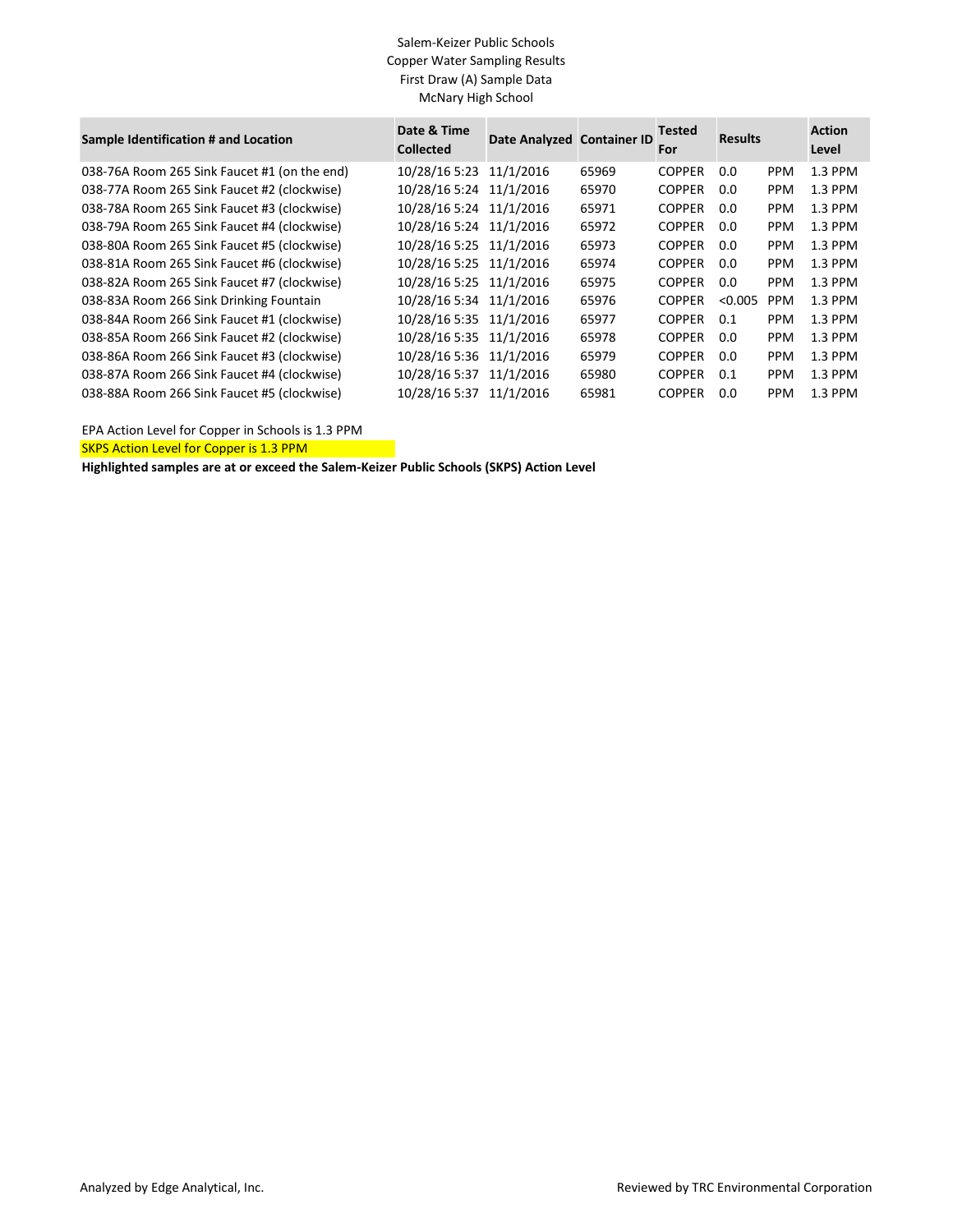| Sample Identification # and Location                                            | Date & Time<br><b>Collected</b> | <b>Date</b><br><b>Analyzed</b> | <b>Container ID</b> | <b>Tested</b><br>For | <b>Results</b>    | <b>Action</b><br>Level |
|---------------------------------------------------------------------------------|---------------------------------|--------------------------------|---------------------|----------------------|-------------------|------------------------|
| 038-89A Training Room Whirlpool Wall Mount Fixture 6/9/2017 5:01:00AM 6/13/2017 |                                 |                                | 31024               | COPPER               | 0.1<br>PPM        | 1.3 PPM                |
| 038-90A Room 244 Sink Faucet                                                    | 6/9/2017 5:13:00AM 6/13/2017    |                                | 31025               | <b>COPPER</b>        | 0.0<br><b>PPM</b> | 1.3 PPM                |

EPA Action Level for Copper in Schools is 1.3 PPM

SKPS Action Level for Copper is 1.3 PPM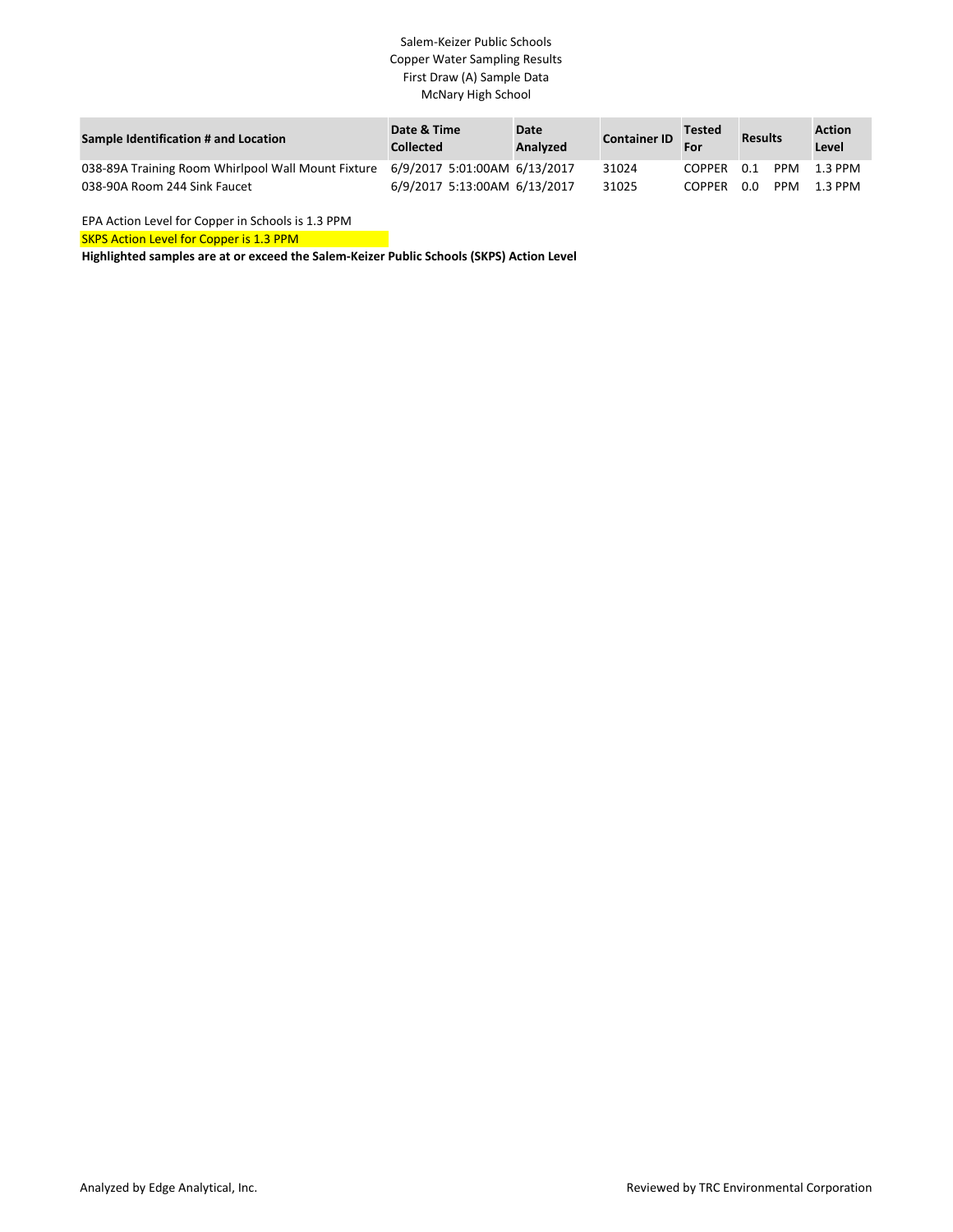| Sample Identification # and Location          | Date & Time<br><b>Collected</b> | Date<br>Analyzed | <b>Container ID</b> | <b>Tested</b><br>For | <b>Results</b> |            | <b>Action</b><br>Level |
|-----------------------------------------------|---------------------------------|------------------|---------------------|----------------------|----------------|------------|------------------------|
| 038-91A Room 265 Sink Faucet 1 (left)         | 1/5/2018 6:36:00AM 1/8/2018     |                  | 886                 | <b>COPPER</b>        | 0.1            | <b>PPM</b> | $1.3$ PPM              |
| 038-92A Room 265 Sink Faucet 2 (right)        | 1/5/2018 6:38:00AM 1/8/2018     |                  | 887                 | <b>COPPER</b>        | 0.1            | <b>PPM</b> | 1.3 PPM                |
| 038-93A Room 266 Sink Faucet                  | 1/5/2018 6:40:00AM 1/8/2018     |                  | 888                 | <b>COPPER</b>        | 0.1            | PPM        | 1.3 PPM                |
| 038-94A Cafeteria Drinking Fountain w/95      | 1/5/2018 6:50:00AM 1/8/2018     |                  | 889                 | <b>COPPER</b>        | 0.1            | <b>PPM</b> | $1.3$ PPM              |
| 038-95A Cafeteria Bottle Filler w/94          | 1/5/2018 6:52:00AM 1/8/2018     |                  | 890                 | <b>COPPER</b>        | 0.0            | <b>PPM</b> | $1.3$ PPM              |
| 038-96A 2nd Floor Hall Drinking Fountain w/97 | 1/5/2018 6:47:00AM 1/8/2018     |                  | 891                 | <b>COPPER</b>        | 0.0            | <b>PPM</b> | 1.3 PPM                |
| 038-97A 2nd Floor Hall Bottle Filler w/96     | 1/5/2018 6:49:00AM 1/8/2018     |                  | 892                 | <b>COPPER</b>        | 0.0            | <b>PPM</b> | 1.3 PPM                |

EPA Action Level for Copper in Schools is 1.3 PPM

SKPS Action Level for Copper is 1.3 PPM